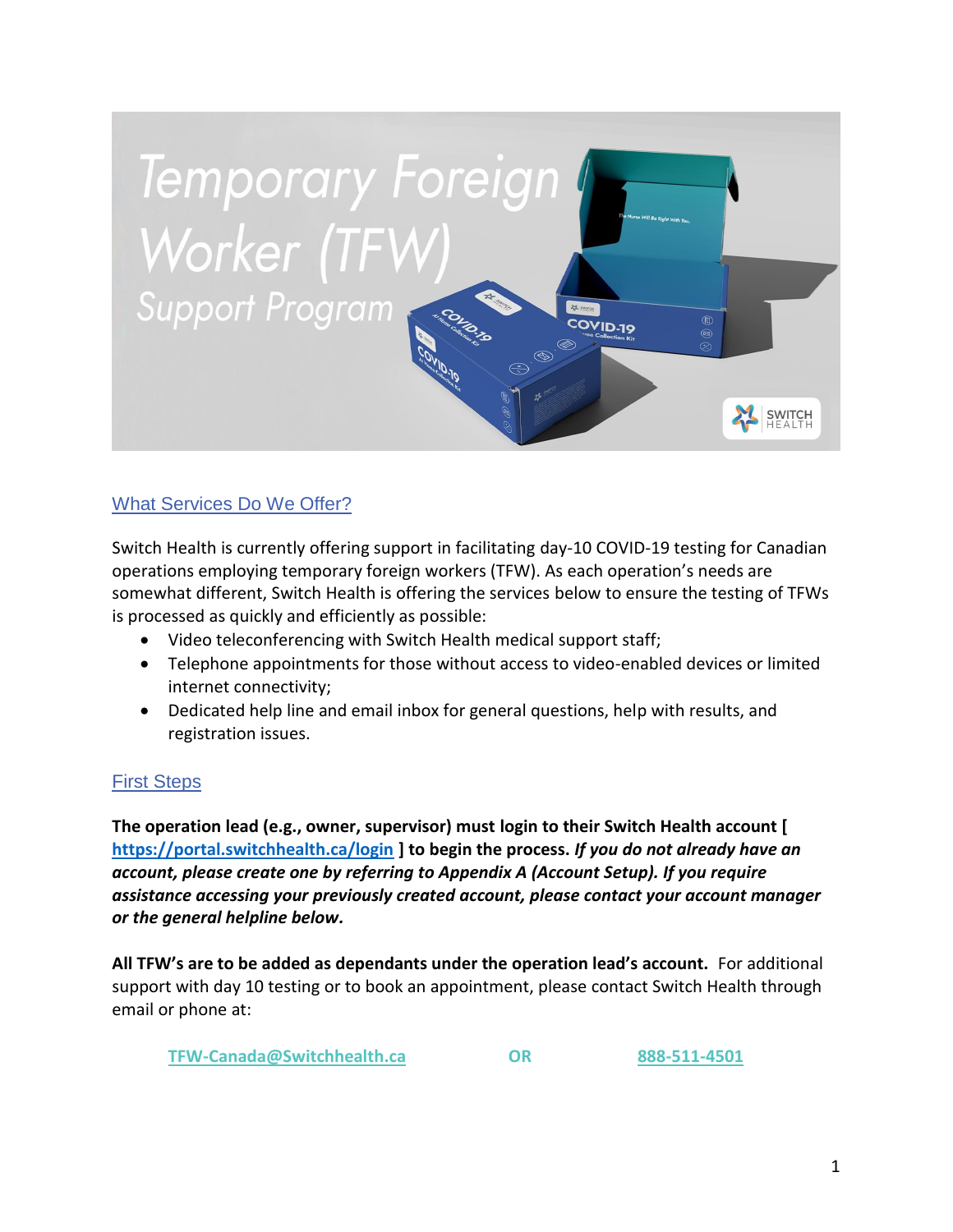Once a request has been received, a Switch Health representative will be in contact within 24 hours and will be able to assist you. In addition, a Switch Health Account Manager will be assigned to your account as a lead point of contact for all inquiries moving forward.

### How to book an appointment for testing

Each operation lead that is assigned a dedicated Account Manager will receive a link to a simple online booking form. Please ensure this form is completed for each testing date/location needed. For example, if your TFWs require testing on Monday and Tuesday, please submit two separate forms.

Once the request form has been submitted, you will receive an email confirmation with more information on the testing process.. The day before the appointment, you will receive an email to confirm the appointment time and provide next steps.

#### **Please ensure you reach out to schedule an appointment as early as possible (on the day after workers arrive in Canada, where possible).**

### **While appointments are available 7 days a week, please submit your requests Monday to Friday.**

#### Day Before the Appointment

To ensure each TFW is tested as efficiently as possible during the scheduled appointment time, please ensure that the following steps are completed prior to connecting with the Switch Health medical staff:

- All dependents (workers) added to the primary account (operation lead) holder profile in the Switch Health online portal;
- Add the Home Kit serial number to corresponding dependent (worker);
- Prepare the specimen collection vial label (TFW full name & date of birth);
- Place the label on the vial, ensuring it does not cover the barcode or serial number.

#### *Note: Please refer to the attached document for how to correctly apply the label.*

If you experience any issues with the list above, please reach out to your Switch Health Account Manager as soon as possible.

# On Appointment Day

We recommend that you log onto the primary Switch Health online account 10 minutes in advance of your scheduled appointment time to ensure everything is working correctly and the appointment can begin at the scheduled time. Video conferencing requires internet access and a device with a functioning camera.